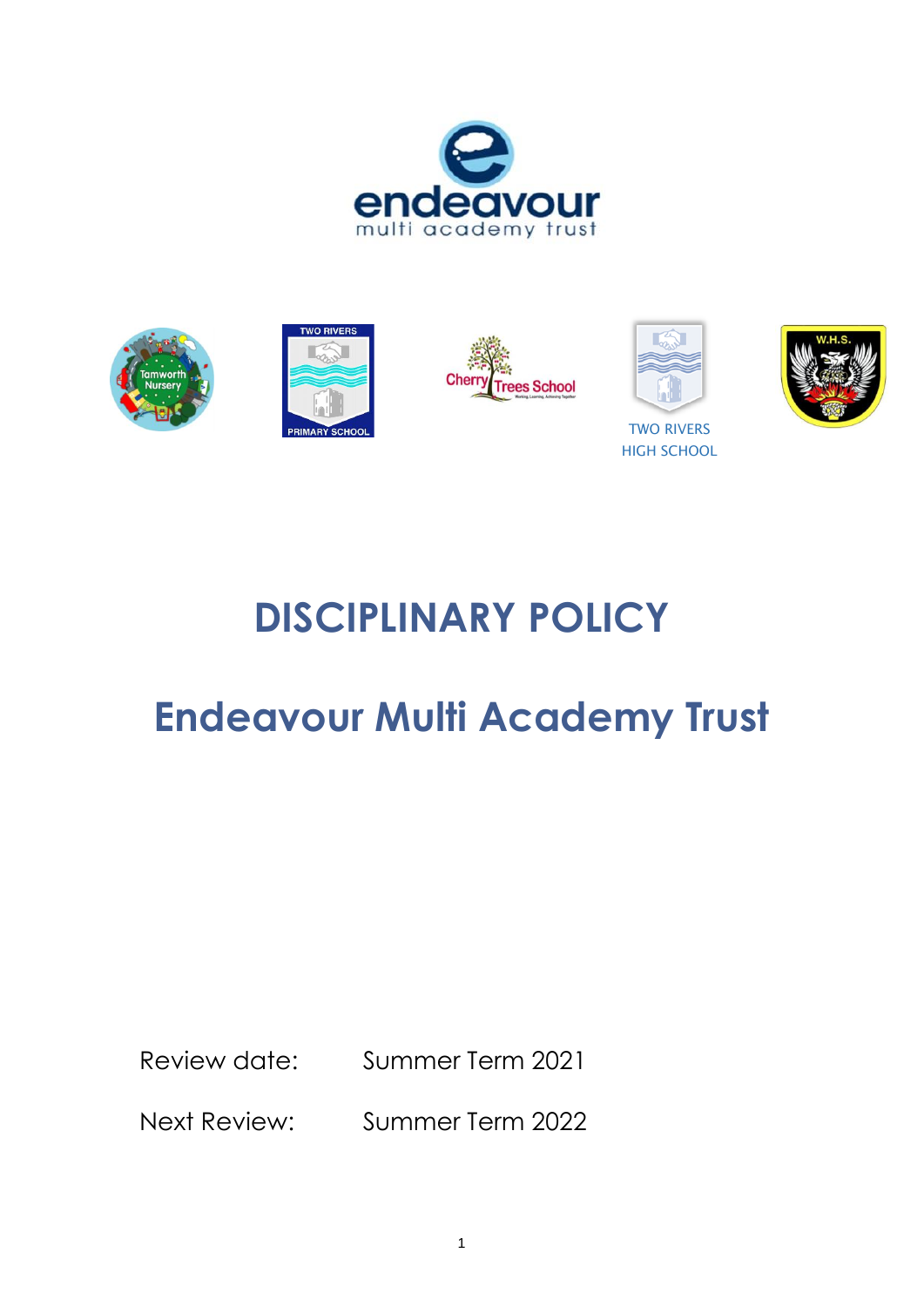The purpose of this policy and procedure is to set out the standards of conduct expected of our colleagues and to ensure that all disciplinary matters are dealt with fairly and consistently. This procedure does not deal with performance or sickness absence issues. These are dealt with in our Performance Improvement and Managing Attendance at Work policies.

Any reference to "the Trust" refers to The Endeavour Multi Academy.

The 'appropriate level of authority' should be determined according to The Endeavour Multi Academy Trust's governance structure/scheme of delegation.

This policy applies to employees of The Endeavour Multi Academy Trust, referred to in this policy as colleagues.

The policy and procedure applies to all colleagues, regardless of length of service, but does not form part of the contract of employment and can be varied from time to time and in consultation with the recognised trade unions.

The procedure does not apply once you have left The Endeavour Multi Academy Trust.

The policy and procedure is commended for adoption by governing bodies for application to all colleagues employed in schools.

#### **General Principles**

All managers have a duty to ensure that they and all the colleagues they are responsible for are aware of, and comply with, the Trust's policies and procedures. Managers are also responsible for making sure that colleagues know when they are not achieving or maintaining the expected standards of conduct or behaviour.

All colleagues have a responsibility to be aware of and conduct themselves in line with the Trust's policies, the law and maintain acceptable standards of conduct and behaviour. Where relevant, colleagues must adhere to codes of practice or standards associated with their profession or trade must also be adhered to. Colleagues must also cooperate with disciplinary investigations as required.

The aim of the procedure is to set out and maintain the required standards of conduct and encourage improvement.

We are committed to equality and diversity and will make reasonable adjustments to the application of this policy and procedure in line with our equal opportunities commitment.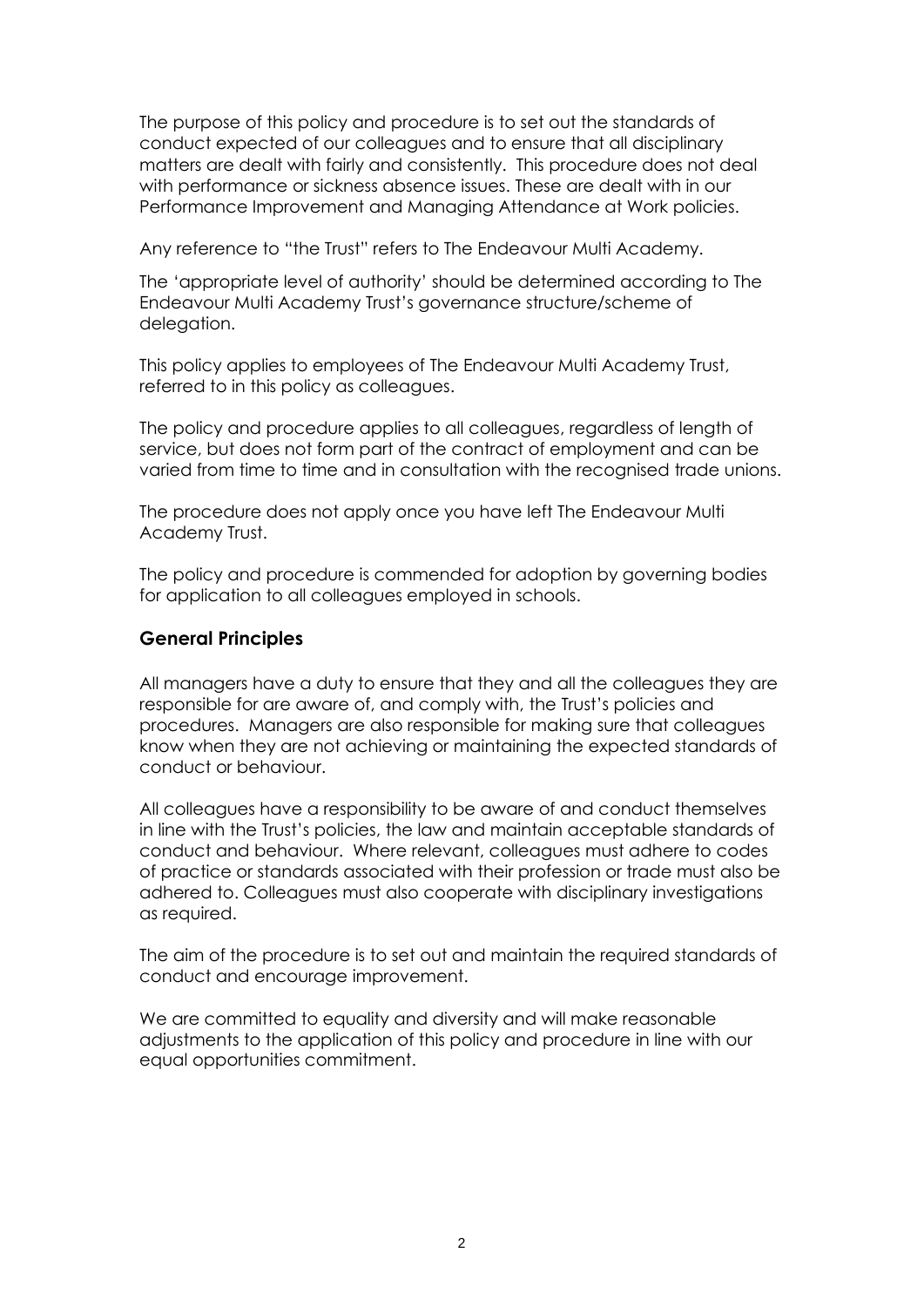## **Acceptable Behaviour and Conduct**

The relevant code of conduct provides colleagues of the Trust with an effective ethical framework within which to work and it provides the public with confidence that you are working on their behalf in an appropriate manner.

The Trust expects all colleagues to meet high standards of behaviour and conduct, including the relevant code of conduct. Examples of the types of expected standards of behaviour are detailed in this policy.

## **Minor Conduct Issues and an Informal Approach**

For minor conduct issues, your manager will adopt an informal approach to help, guide or advise you in improving your conduct. Your manager will only consider dealing with minor disciplinary breaches through the formal stages of the procedure if your misconduct continues or the misconduct is too serious to be dealt with informally.

Cases of minor misconduct are usually best dealt with informally and confidentially. A conversation about the concerns and resolutions is often all that is required to improve your conduct. In some cases your manager may decide that additional training, coaching and advice may be what is needed.

Where a manager has a concern about your conduct they will organise an informal meeting to discuss the concern. The purpose of any informal meeting is to improve your conduct, to identify and examine any areas of concern and to provide a reasonable opportunity for you to respond. For example where it is appropriate to question the factual accuracy of any concern that has been identified. You and your manager must ensure that you understand any future expectations of your conduct and, where appropriate, to develop an action plan leading to improvements in your conduct. Although this may result in a note of the discussion and any followup correspondence being kept by your manager on your personal file, there will be no note made on your disciplinary record. You will be asked to confirm that you agree that any action plan you are signing up to is achievable and realistic and should raise any concerns that you have about the action plan with your manager.

Where the behaviour causing concern may be related to an underlying relationship issue, it may be appropriate to consider an independent third party, such as a mediator, to help resolve the situation rather than disciplinary action.

In the event that the matter cannot be resolved informally or the matter is too serious for the informal approach to be applied, then the formal disciplinary process will follow. Although the stages of the disciplinary process will normally be followed sequentially Staffordshire County Council may enter the process at any stage depending on the seriousness of the matter.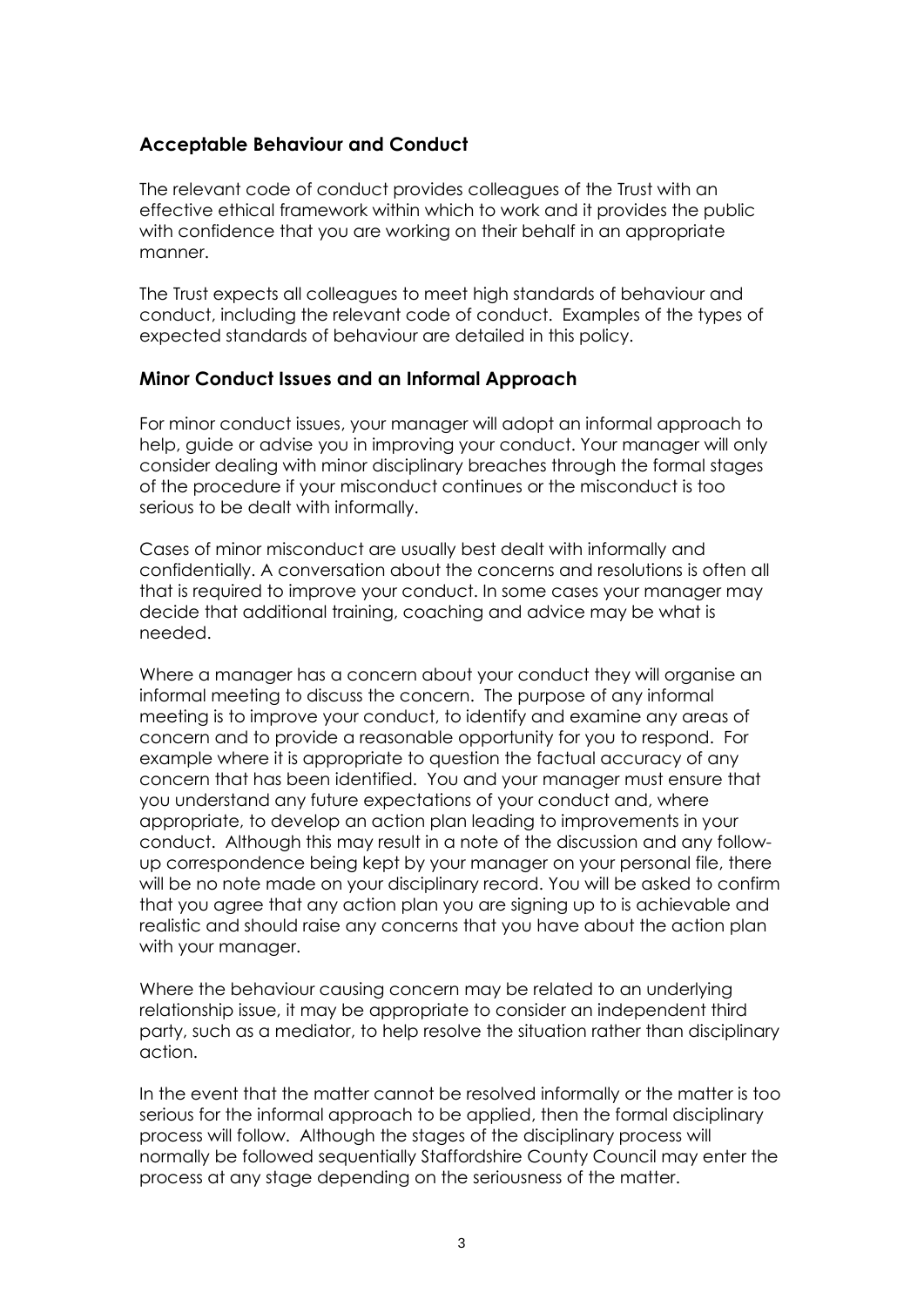No formal disciplinary action will be taken unless or until the allegations have been fully investigated.

#### **Links with Other Policies and Procedures**

Grievance Policy – Where you submit a complaint during disciplinary proceedings, this will not normally stop the proceedings from progressing. Where you raise a grievance during disciplinary proceedings:

- The disciplinary proceedings may be temporarily suspended in order to deal with the grievance or
- The grievance and disciplinary may be run concurrently where they are related.
- Where you assert that disciplinary proceedings being undertaken are unlawfully discriminatory or are motivated by reasons other than misconduct, you can raise a grievance.

**Managing Attendance at Work Policy -** Where you are absent due to sickness whilst a disciplinary matter is pending, the managing attendance at work procedure will apply as normal. However, those responsible for keeping in touch would not normally be the same people involved in the handling of your case. Under these arrangements due regard will be had for what is said by Occupational Health and any information you may wish to provide from your GP. We will arrange for you to see Occupational Health as soon as possible for them to assess your health generally and whether or not you are fit to participate in these procedures. Being absent from work due to sickness will not automatically stop the disciplinary procedure progressing.

#### **Formal Disciplinary Process**

Prior to any formal disciplinary decision being made, the following steps will be taken:

- An investigation will be carried out in accordance with the Investigation Procedure. If allegations have been made against you, you will be notified of the nature of the allegations that are to be investigated prior to the investigation meeting. The amount of investigation involved will vary depending on the allegations in question and the circumstances of the case. Investigations will be dealt with as confidentially as is reasonably practicable and sensitively, in line with the Investigations Procedure.
- If following investigation it is reasonably believed that there are grounds for disciplinary action, you will be required to attend a disciplinary hearing.
- You will be invited to the hearing in writing in accordance with the Formal Meeting/Hearing Procedure.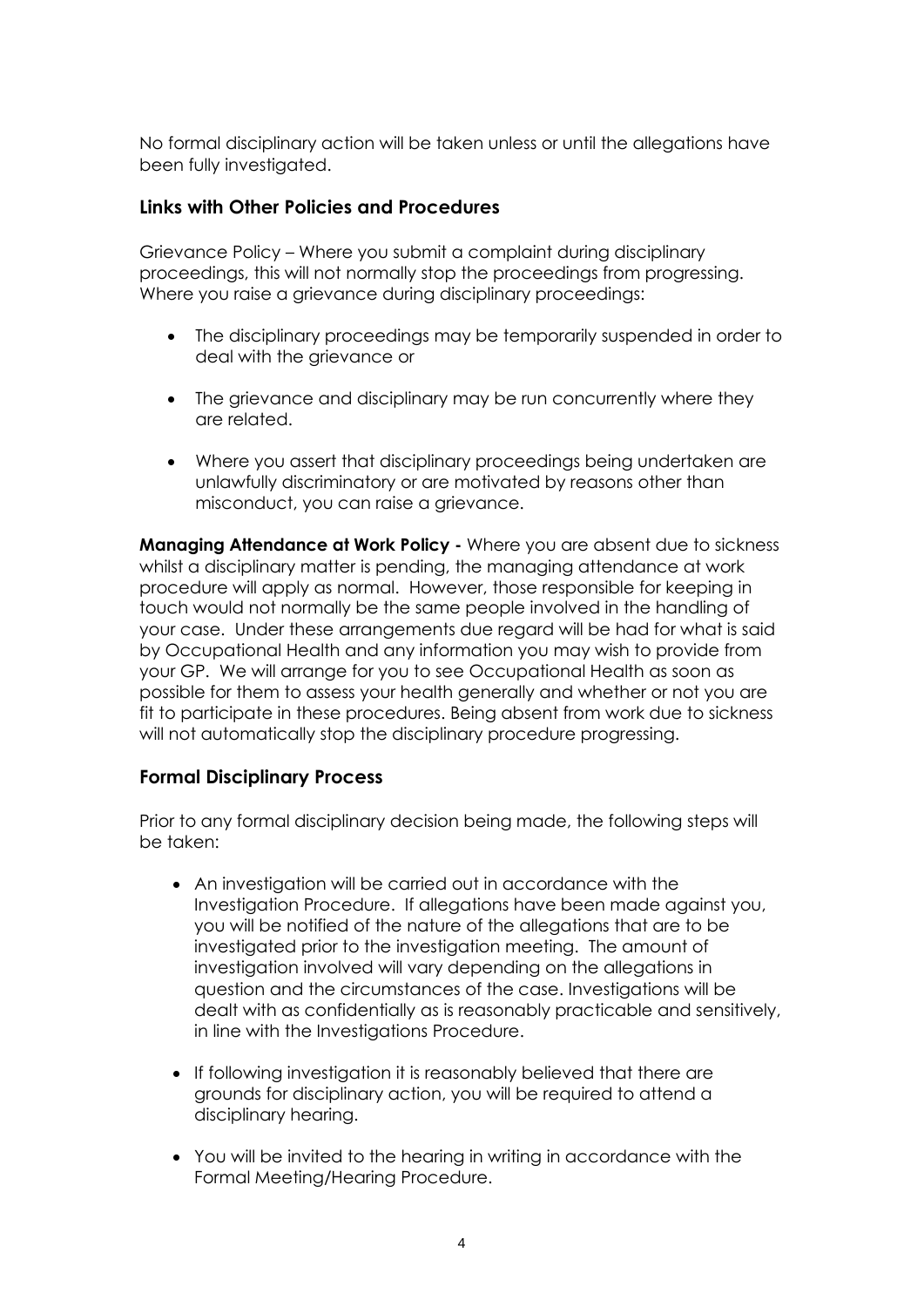- You will be provided with written details of the allegations against you to be presented to you at the hearing writing at least **10 working days** before the meeting/hearing.
- You must provide copies of any relevant evidence you intend to refer to, at least **3 working days** before the hearing.
- At the hearing the case against you will be explained and you will have the opportunity to respond to the allegations.

#### **Right to be Accompanied**

You have the right to be accompanied by a companion at any meeting as part of the investigatory or formal disciplinary procedure. The companion may be a fellow colleague, a trade union representative or an official employed by a trade union.

The companion is allowed to address the hearing, to put and sum up your case, respond on your behalf to any views expressed at the meeting and confer with you during the hearing. They may also request an adjournment and ask questions of anyone present. The companion does not, however, have the right to answer questions on your behalf, address the hearing if you do not wish it or prevent the employer from explaining their case. Other than confirming that all parties have the same documentation it would not normally be necessary to read out the content of the documentation.

Under this procedure, you do not have the right to be accompanied by anyone else (such as a spouse, partner, other family member or legal representative).

However, it would not normally be reasonable for you to insist on being accompanied by a companion whose presence would prejudice the hearing nor would it be reasonable for you to ask to be accompanied by a companion from a remote geographical location if someone suitable and willing was available on site.

Where appropriate, eligible colleagues, for example those with disabilities or language difficulties, may have the attendance of a supporter or interpreter.

#### **Suspension**

Depending on the circumstances, you may be suspended from work on full pay during the investigation. Suspension on full pay is not a disciplinary penalty or a presumption of guilt. Suspensions will be carried out in accordance with the Suspension Procedure.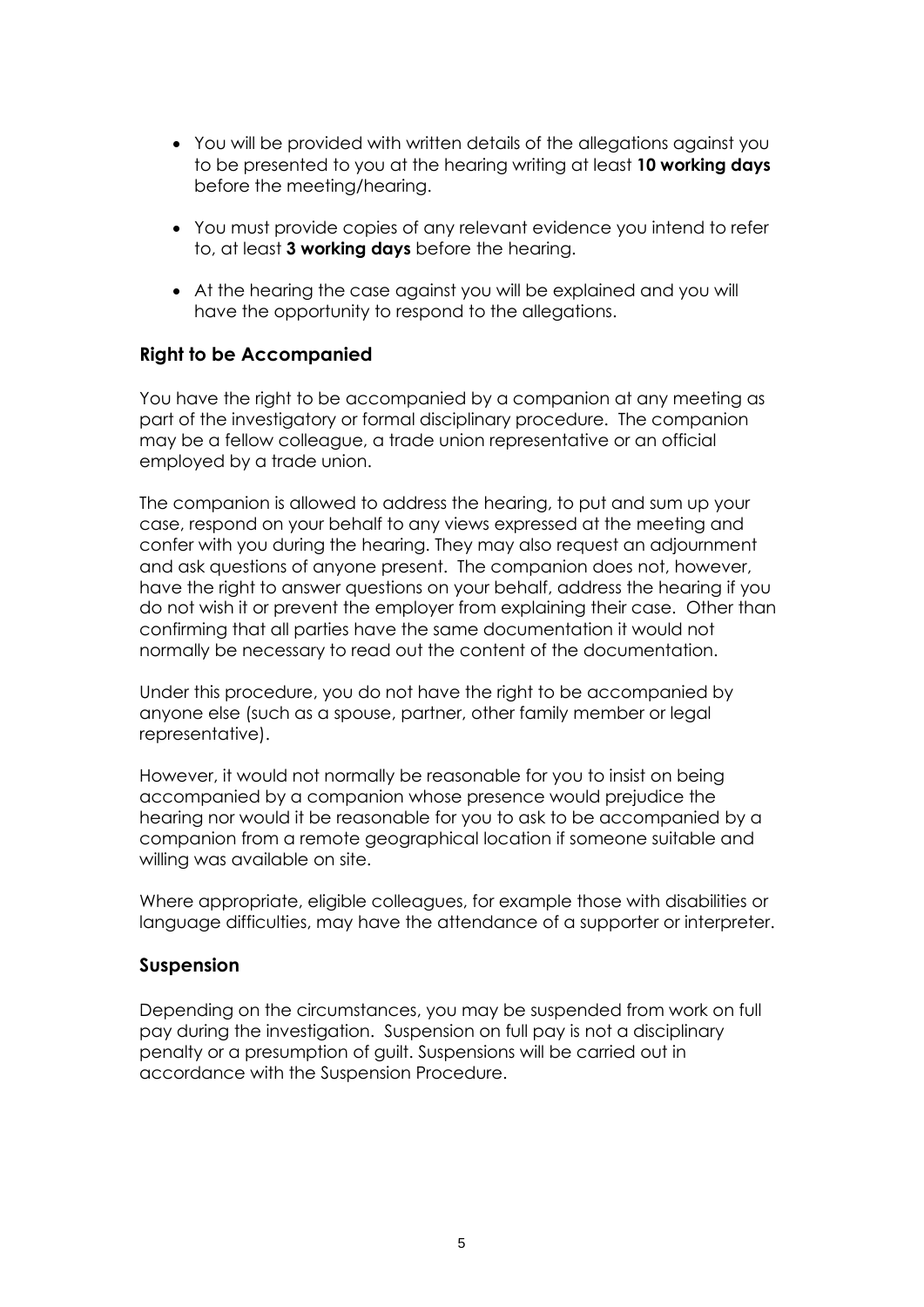## **Action against Trade Union Representatives**

Disciplinary action against a trade union representative can lead to a serious dispute if it is seen as an attack on their functions. Whilst normal disciplinary standards apply to a trade union representative's conduct as a colleague, the relevant full-time official should be notified of any action (including suspension) that the Trust proposes to take. All reasonable efforts must be taken to ensure that disciplinary action is not taken against a trade union representative until the relevant full-time official has had an opportunity to be present at any stage of the formal procedure.

## **Criminal Offences**

Certain criminal offences may affect your suitability to continue in your role with the Trust or damage their reputation. If you are charged with a relevant criminal offence you must inform your manager as soon as possible. We will not treat notification about criminal proceedings, or a conviction (including bind-overs and cautions), as an automatic reason for dismissal or for any other form of disciplinary action being taken. We will decide what action to take, if any, after we have reviewed the matter. The main consideration should be whether the conviction is one that makes you unsuitable for your job or affects Trust's reputation.

If you are subject to a criminal investigation, the Trust will determine to what extent it needs to conduct its own investigation before deciding whether to proceed to formal disciplinary action. The Trust will not usually wait for the outcome of any prosecution before deciding what action to take (unless specifically advised otherwise by the police). No decision to impose a disciplinary sanction or dismiss will be taken prior to giving you the opportunity to make representations.

If we have reasonable grounds to suspect that the potential misconduct involves fraud, systems abuse, theft, or any financial irregularity, we will notify the internal auditors and/or the police as soon as possible.

## **The Disciplinary Hearing**

Formal hearings will be conducted in line with the Formal Meeting/Hearing Procedure. You must make all reasonable efforts to attend a disciplinary hearing. If you or your companion is unable to attend a hearing you may propose a new date of no more than **5 working days** from the date of the original date.

The manager will respond sensitively when a delay is required, for example, it may arise for a reason related to a disability or emergency involving dependants. We may arrange another hearing date if you fail to attend through circumstances outside of your control.

If you do not attend the hearing without good reason, it should be rearranged but if you do not attend the rearranged meeting/hearing, a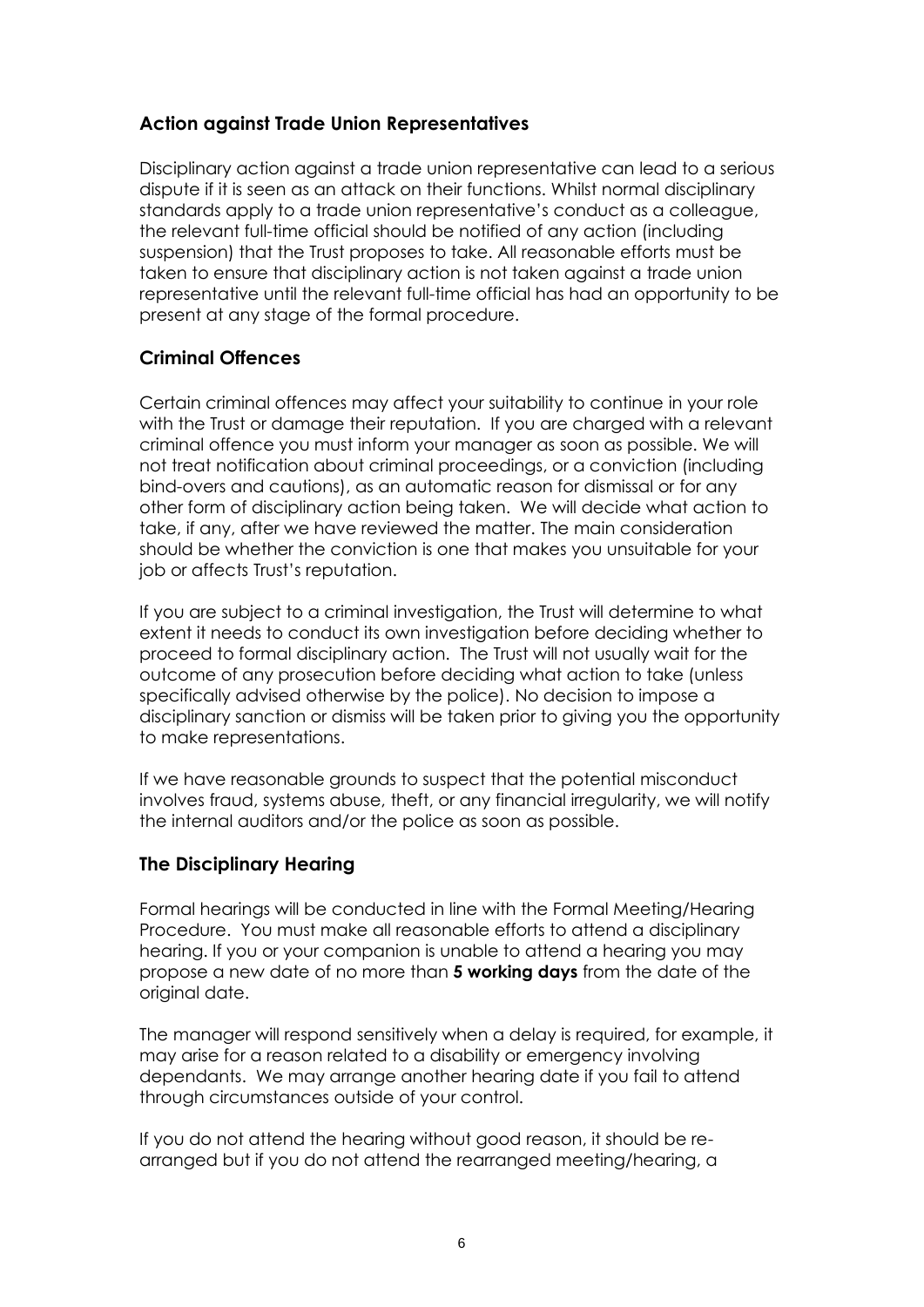decision may be made in your absence. You may submit a written statement to be taken into consideration.

Where you are persistently unable or unwilling to attend the hearing without good cause the manager should make a decision on the evidence available.

The disciplinary hearing will be conducted by the Deciding Manager<sup>1</sup> who will be an appropriate level of management or authority. A representative from HR may also be present and will always be present at hearings that may result in dismissal or an alternative to dismissal.

The Deciding Manager will explain the allegations against you and the evidence in support of those allegations. You will have the opportunity to respond to the allegations, which will include the presentation of your own evidence if you wish. You may request that a witness(s) attend the hearing except that where you rely on character witnesses we would ask that witness statements be provided. However, witnesses whose evidence is not challenged will not be called. Where a witness is required to attend the Deciding Manager will invite them in writing.

Notes of formal meetings will be given to you for your information and copies of notes, letters and action plans should be retained by the line manager.

## **Disciplinary Penalties**

## **Stage 1 – First written warning**

A first written warning may be issued by the Deciding Manager and will usually be appropriate for a first act of misconduct where there are no previous warnings and where any agreed adjustments and other support has been made or provided. The warning will remain active for 6 months and it should be disregarded for disciplinary purposes after this period.

## **Stage 2 – Final written warning**

A final written warning may be issued by the Deciding Manager in the following circumstances:

- where there has been a further act of misconduct while an existing warning is in effect, or
- the seriousness of the misconduct is sufficient to warrant such a warning, even though no previous warning may have been issued.

The warning will remain active for 12 months and it should be disregarded for disciplinary purposes after this period.

<sup>&</sup>lt;sup>1</sup> In schools the disciplinary hearing may be conducted by a Panel of Governors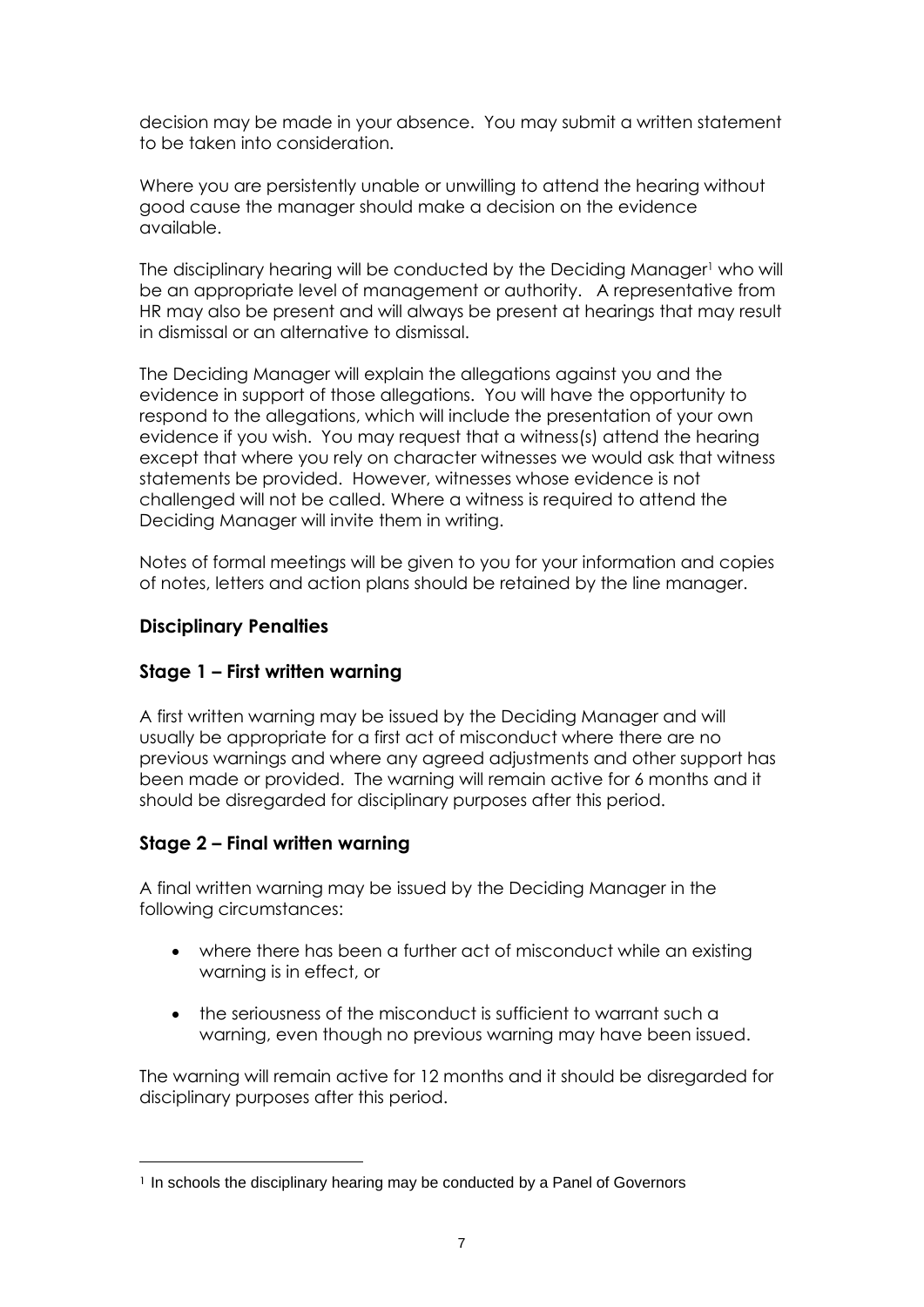# **Stage 3 – Dismissal**

Only an appropriate level of authority in line with the Trust's scheme of delegation can take a decision to dismiss and where any agreed adjustments and other support has been made or provided. You may be dismissed in the following circumstances:

- where, within the duration of the final written warning, the necessary improvement in behaviour has not been achieved and any agreed adjustment and other support has been made or provided. This would be with notice or payment in lieu of notice; or
- where there has been a further act of misconduct while an existing warning is in effect
- where it is reasonably believed that you have committed an act of gross misconduct. Gross misconduct will usually result in summary dismissal without notice and without pay in lieu of notice. Examples of gross misconduct are detailed in the policy.

The Deciding Manager may at their discretion consider alternatives to dismissal. Examples of such alternatives include demotion, loss of seniority, reduction in pay, compulsory training. If such an alternative is applied, it may also be accompanied by a final written warning.

## **Warnings**

Where a warning is issued, this will be confirmed to you in writing within **10 working days** of the hearing. The warning will state the misconduct that led to the warning, the action or improvement required by you, the duration of the warning and the likely consequences of the action of improvement not being taken and/or any further misconduct. You will also be advised of the right of appeal and the person to whom an appeal should be made.

# **Appeals**

Where disciplinary action has been taken, if you are dissatisfied with that decision, you can appeal. Your appeal must be in writing and set out the grounds of your appeal in line with the list below and include all the information you wish to rely on at the appeal hearing. You must send your appeal to the Appeal Deciding Manager within **5 working days** of the date you received the letter notifying you of the disciplinary decision. The action taken at the disciplinary hearing will remain in force pending the outcome of the appeal. You must be appealing against either:

- the finding that you were guilty of committing the alleged act (or acts) of misconduct where the evidence did not support this finding
- the severity of the disciplinary sanction imposed taking into account the nature of the misconduct and the mitigating circumstances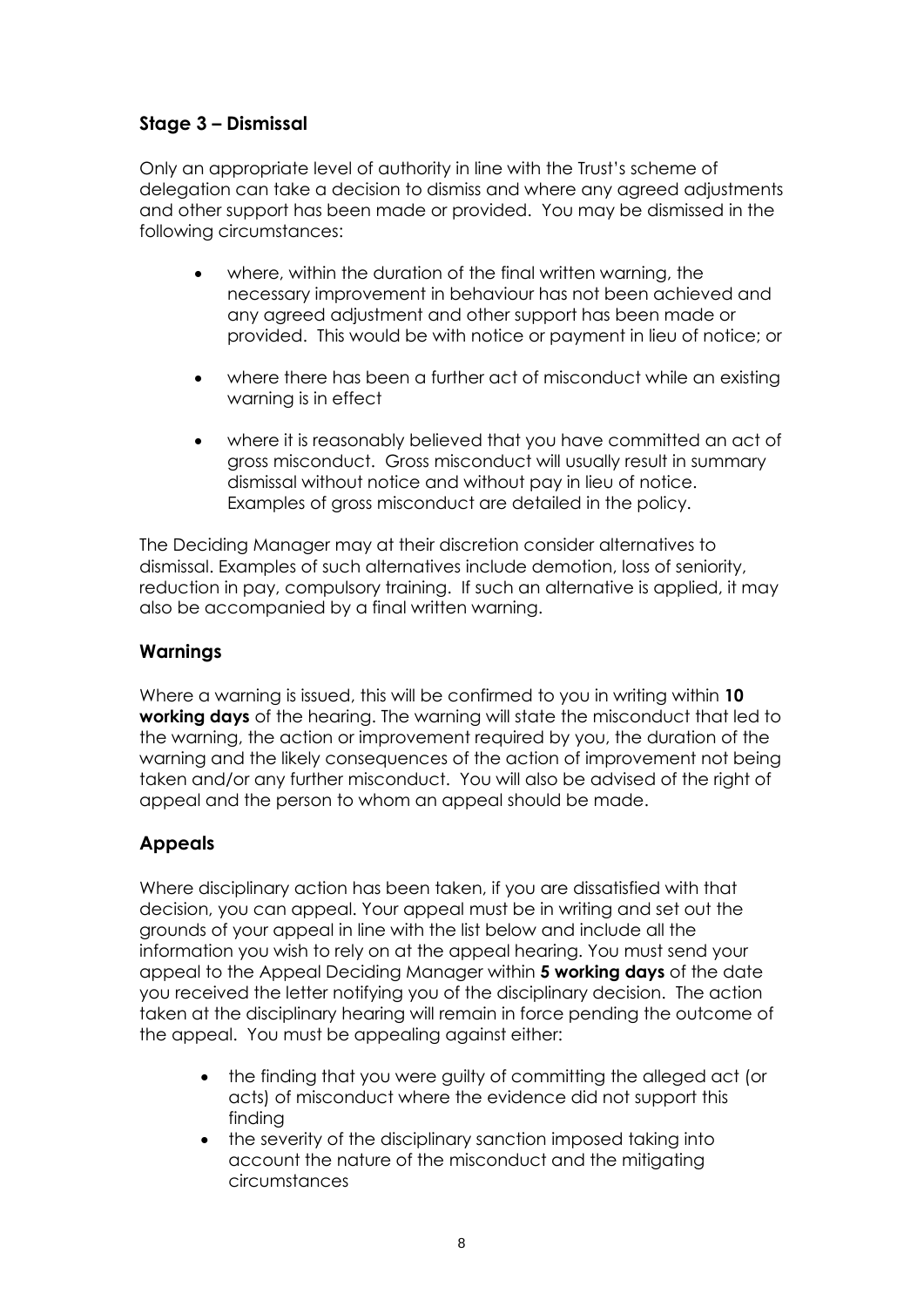- the fact that you don't feel the correct procedure was followed
- the fact the new evidence that was not considered in the disciplinary hearing has come to light that would change the outcome
- the sanction is inconsistent with how others have been treated
- there was unlawful discrimination in the handling of the disciplinary.

You will be invited to the hearing in writing in accordance with the Formal Meeting/Hearing Procedure. You will be given at least 10 working day's notice of the appeal hearing. You have the right to be accompanied at the appeal hearing by your companion.

You must provide copies of any relevant evidence you intend to refer to, at least **3 working days** before the hearing.

The outcome of the appeal may be to overturn or confirm the original decision or apply a different, but not more serious, sanction. You will be advised of the appeal outcome, which will be confirmed in writing within **10 working days** of the appeal hearing. There is no further right of appeal.

You are not entitled to raise a further complaint under the Trust's Grievance Policy (or any of the Trust's complaints procedures) in relation to the same grounds of appeal.

#### **Examples of Standards of Behaviour**

The following are examples of the behaviour expected by the Trust of all its colleagues, although the list is not exhaustive:

- you should attend work punctually and regularly, in line with operational requirements
- you should carry out reasonable requests/instructions from your managers promptly and efficiently, and to the required standard
- time off must be approved in advance by the appropriate level of authority, usually your manager and be in line with your contract of employment
- you must follow the procedures outlined in the Managing Attendance at Work policy when notifying the Trust of your sickness absence
- you must comply with all of the Trust's policies and procedures, including but not limited to the Bullying and Harassment Policy, the relevant Code of Conduct, the ICT Acceptable Use Policy or the Health and Safety Policy
- you must adhere to professional body and statutory guidelines, as appropriate, and act professionally at all times
- In your own interests, and in the interests of the Trust as a whole, you should bring serious breaches of Trust's policies or procedures to the attention of management.